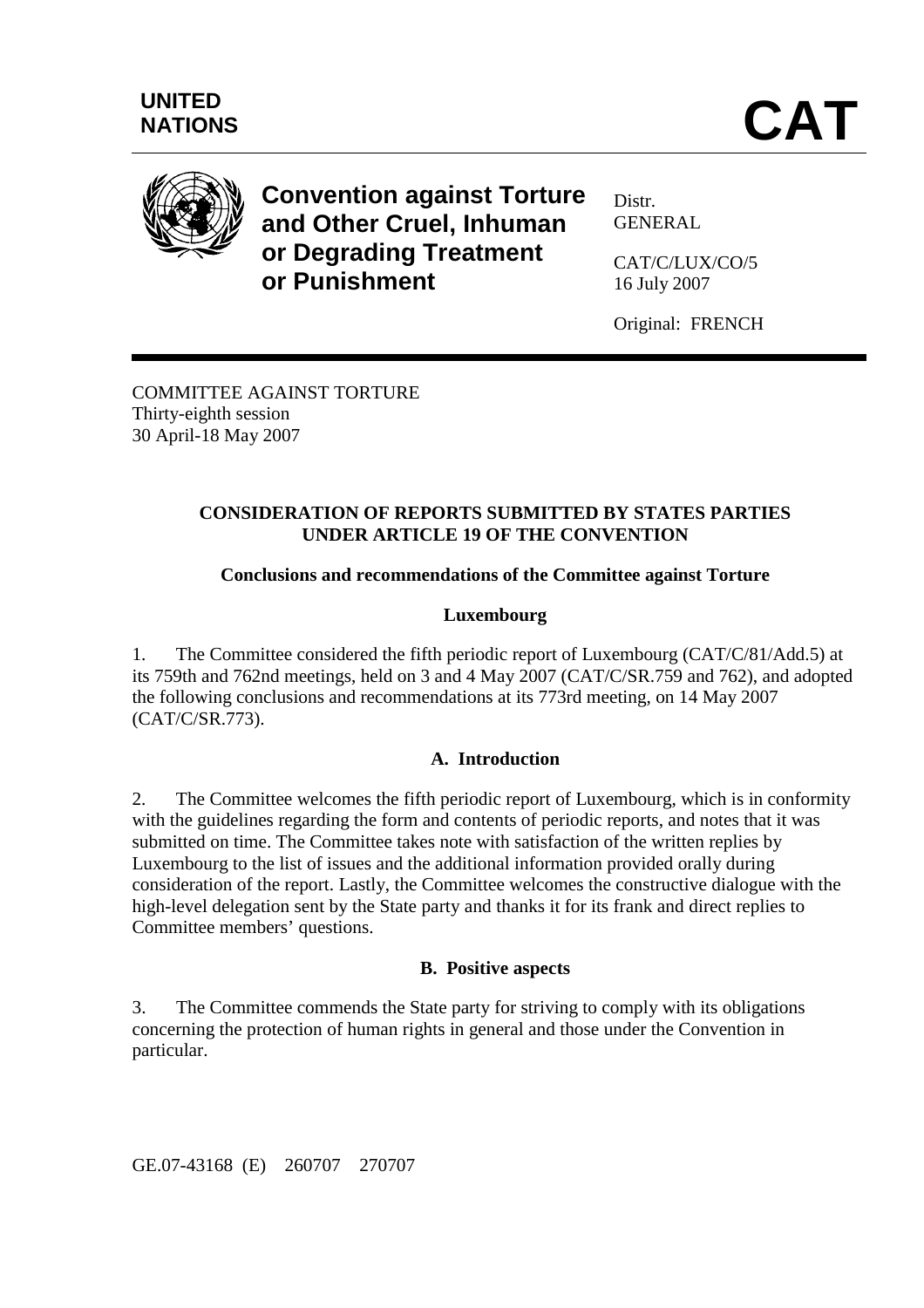4. The Committee notes with satisfaction the following positive developments:

 (a) Adoption of the Act of 8 September 2003 on the prevention of domestic violence;

 (b) Adoption of the Act of 22 August 2003 establishing the Office of the Ombudsman;

 (c) The establishment, pursuant to the Act of 25 July 2002, of a children's rights committee;

 (d) The introduction on 1 January 2006 of a new Charter of Ethical Values in the Grand Ducal police force;

 (e) The announcement by the delegation of Luxembourg that a bill prohibiting all physical and sexual violence within the family, including genital mutilation, has been submitted to Parliament;

 (f) The clarification provided by the delegation of the State party concerning the access of persons detained for preliminary police questioning to a lawyer;

 (g) The guarantees contained in the Grand Ducal Regulation establishing a list of safe countries of origin within the meaning of the Act of 5 May 2006 relating to the right of asylum and the right to related forms of protection, which are in conformity with article 3 of the Convention;

 (h) The excellent cooperation between the Luxembourg authorities and non-governmental human rights organizations, particularly in the context of assistance to aliens in administrative detention; and

 (i) The regular support given by the State party since 1983 to the United Nations Voluntary Fund for Victims of Torture, as well as the increase in the State party's contribution to the Fund.

## **C. Subjects of concern and recommendations**

## **Non-refoulement and treatment of persons at the disposal of the authorities**

5. The Committee takes note of the statement by the delegation of Luxembourg that a bill concerning the construction of a centre for aliens in administrative detention on a site separate from the Luxembourg Prison has been submitted to Parliament. However, the Committee is concerned by the fact that, pursuant to article 10 of the Act of 5 May 2006, administrative detention can also be applied in some cases to asylum-seekers, who are then placed in a closed facility within the Luxembourg Prison for a period of up to 12 months to prevent evasion of any subsequent deportation order; this could constitute administrative detention without judicial supervision (arts. 3 and 11).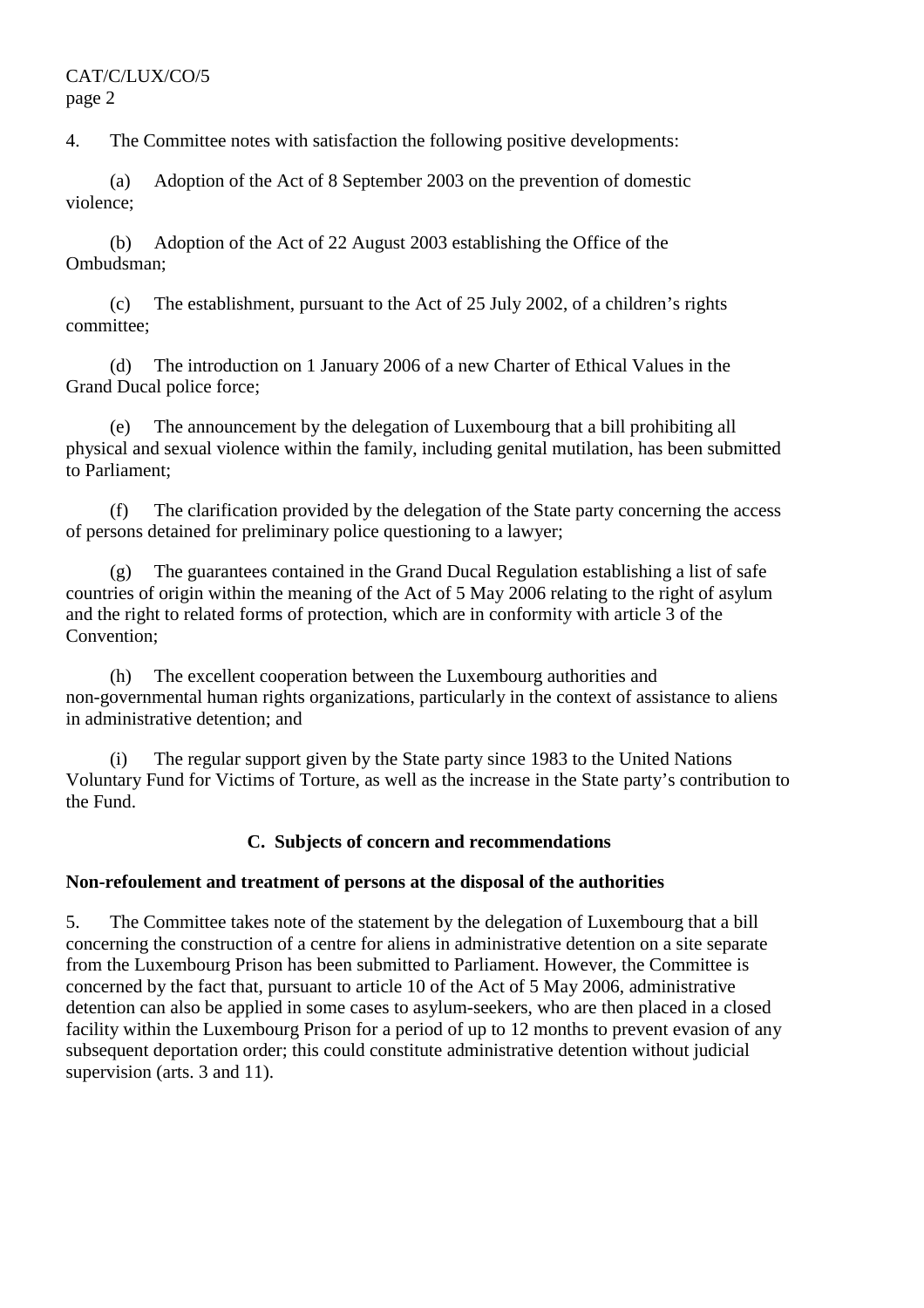**The State party should take the requisite legislative and administrative measures to clarify the situation of asylum-seekers for whom no deportation order has been issued in order to ensure that, in the absence of behaviour that might compromise security or public order, they are not detained and are properly treated. In particular, the State party should ensure that such asylum-seekers are brought before a judge so that he or she may rule on the legality of their detention. The State party should also guarantee that they have a right to effective remedies. It should also take appropriate measures to ensure that aliens at the disposal of the authorities are placed in a facility that is separate from a penal correction facility.** 

6. The Committee is concerned about the provisions of article 6, paragraph 12, of the Act of 5 May 2006, which stipulates that "the asylum-seeker may be handed over or extradited, where applicable, either to a State member of the European Union pursuant to the obligations arising from a European arrest warrant or, for other reasons, to a third State, or to an international criminal tribunal or court"; in some cases, this provision may be inconsistent with the principle of non-refoulement as laid down in article 3 of the Convention (art. 3).

**The State party should take the requisite legislative measures to amend article 6, paragraph 12, of the Act of 5 May 2006 on asylum by including a provision stipulating that no person may be returned, expelled or extradited to a State where there are substantial grounds for believing that that person would be in danger of being subjected to torture.** 

7. While taking note of some of the clarifications provided by the delegation of Luxembourg regarding the circumstances surrounding the forced removal of Mr. Igor Beliatskii, the Committee regrets that the State party has not ordered an official investigation to ascertain why the officers responsible for the removal operation resorted to certain practices, such as the wearing of a mask and the use of a BodyCuff, which might constitute degrading treatment of the person being removed (arts. 3, 12 and 16).

**The State party should take the necessary steps to order an investigation when there are grounds for believing that a person may have been subjected to torture or cruel, inhuman or degrading treatment, including during removal operations. The State party should also allow the presence of human rights observers or independent physicians during all forced removals. It should also systematically allow a medical examination to be conducted prior to this form of removal and whenever an attempted removal has been unsuccessful.** 

## **Provisions concerning the detention and treatment of arrested persons**

8. While noting that the Charter of Ethical Values of the Grand Ducal Police stipulates in appendix 4 that "(a police officer) shall have absolute respect for persons, without discrimination of any kind", the Committee is concerned about reports that foreign detainees are subjected to arbitrary behaviour and racist or xenophobic insults by law enforcement and prison personnel (arts. 11 and 16).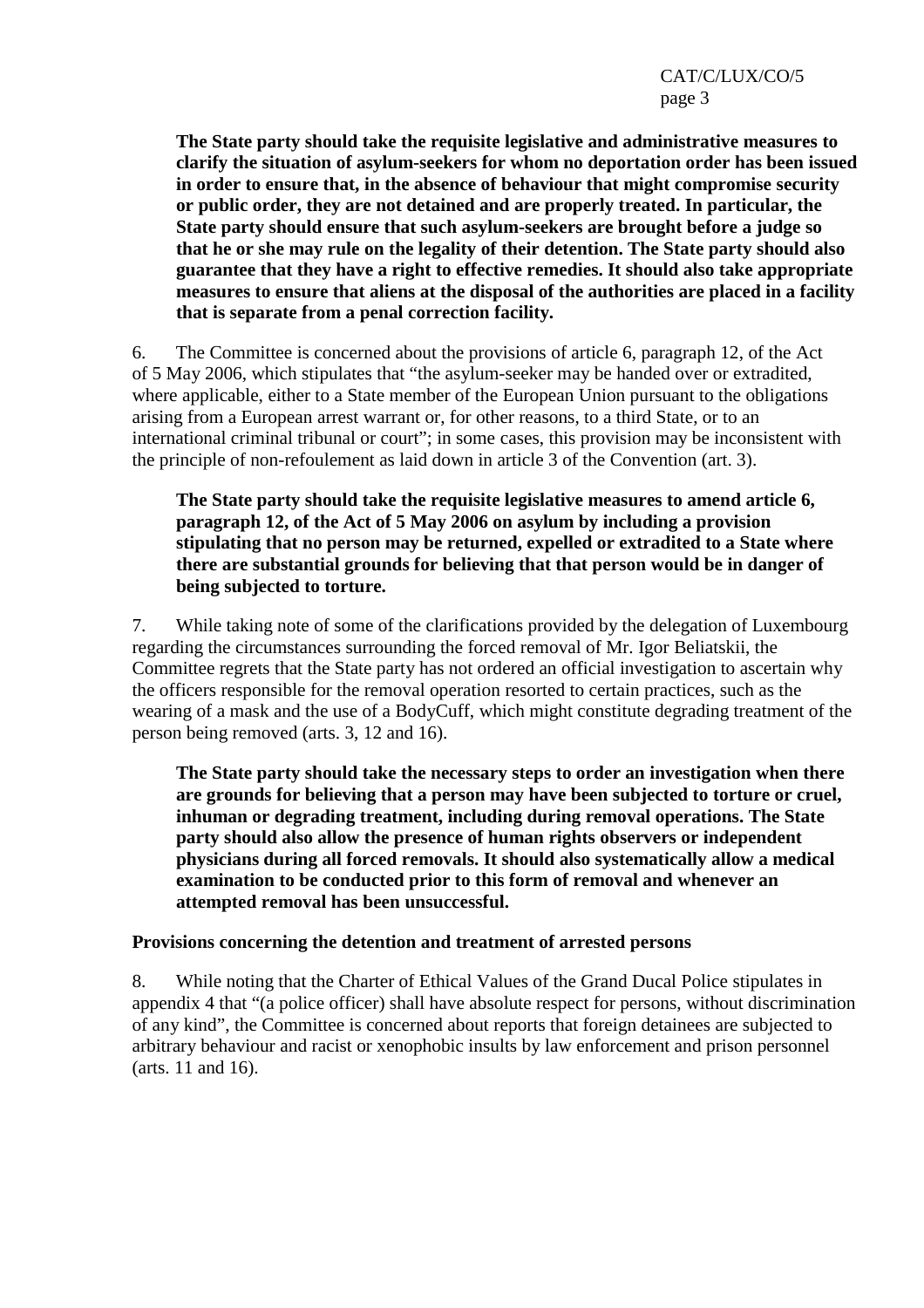**The State party should take the necessary steps to:** 

**(a) Provide law enforcement and prison personnel with more training in respect for the physical and psychological integrity of detainees, regardless of their origin, religion or sex;** 

## **(b) Make such behaviour a criminal offence;**

#### **(c) Order systematic investigations and, in all confirmed cases, bring the accused before the competent courts.**

9. While taking note of the explanations provided by the delegation of Luxembourg regarding solitary confinement, the Committee regrets the persistence of this disciplinary practice and Luxembourg's intention to maintain it despite the earlier recommendations of the Committee against Torture (CAT/C/CR/28/2, paras. 5 and 6) and those of the European Committee for the Prevention of Torture and Inhuman or Degrading Treatment or Punishment<sup>1</sup> (arts. 11 and 16).

**The Committee urgently reiterates its recommendation that solitary confinement be strictly and specifically regulated by law and that judicial supervision be strengthened. The State party should take the necessary steps to put an end to this disciplinary practice and change the relevant regulations accordingly.** 

#### **Treatment of minors in conflict with the law and minors at risk**

10. The Committee takes note of the information provided by the State party in its written replies, according to which negotiations have been held between the Ministry of the Family, the Ministry of Public Works and the municipality of Wormeldange with a view to reaching an agreement on completion of the project to build the Dreiborn closed security unit for minors. It also notes that, at the time of consideration of this report, the municipal council had yet to issue a construction permit. However, the Committee continues to be concerned about the placement of minors in the Luxembourg Prison, which cannot be regarded as a suitable environment for them, especially as it cannot be guaranteed that there will be no contact whatsoever between minors and adult detainees. The Committee is also concerned that minors in conflict with the law and those with social or behavioural problems are placed in the same facilities and that minors aged between 16 and 18 may be brought before ordinary courts and tried as adults for particularly serious offences (arts. 11 and 16).

**The Committee urgently reiterates its previous recommendation that minors should not be placed in adult prisons for disciplinary purposes** (CAT/C/CR/28/2, paras. 5 and 6). **The State party should also take the necessary steps to build the Dreiborn security unit as soon as possible and, in the interim, to ensure that minors are kept strictly separate from adult detainees.** 

 $\overline{a}$ **1** CPT Inf (2004) 12, para. 86.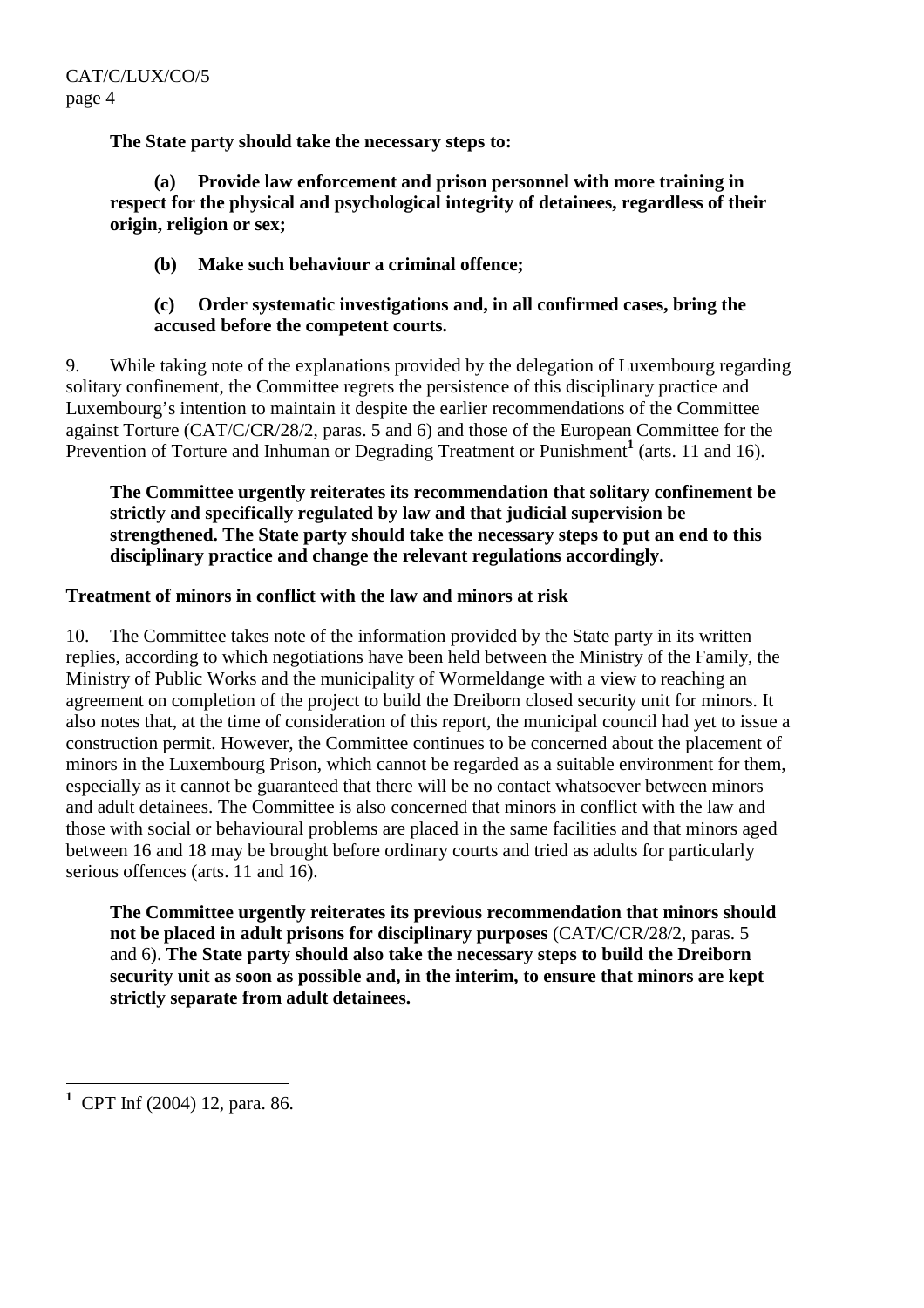**The State party should also keep children in conflict with the law separate from minors with social or behavioural problems, do everything possible to ensure that minors are never tried as adults, and set up an independent monitoring body to inspect juvenile facilities regularly** (CRC/C/15/Add.250, para. 61 (c), (d) and (e)).

#### **Impartial investigation**

11. The Committee is concerned about the system which gives the public prosecutor discretion to decide not to prosecute perpetrators of acts of torture and ill-treatment involving law enforcement officers or even to order an investigation, in blatant violation of the provisions of article 12 of the Convention (art. 12).

**In order to respect the letter and spirit of the provisions of article 12 of the Convention, the State party should consider departing from the system which gives the public prosecutor discretion to decide whether to prosecute so that there can be no doubt as to the obligation for the competent authorities to launch impartial investigations immediately and systematically in all cases in which there are reasonable grounds for believing that an act of torture has been committed anywhere in the territory under its jurisdiction.** 

#### **Human trafficking**

12. The Committee is concerned by the continued trafficking of human beings in the State party and the inadequate nature of the checks made when artistes' visas are issued, which entails the risk that these visas might be used for the purposes of this illegal activity (art. 16).

**The State party should strengthen existing measures to combat human trafficking in such a way as to make it possible, on the one hand, to conduct more effective checks when artistes' visas are issued and to ensure that they are not used for unlawful purposes and, on the other, to protect the witnesses and victims of such acts. In addition, the State party should prosecute persons committing and instigating them.** 

#### **Next periodic report**

13. The Committee invites the State party to include in its next periodic report detailed statistical data, disaggregated by offence, age, ethnic origin and sex, on complaints of acts of torture and other cruel, inhuman or degrading treatment or punishment allegedly committed by law enforcement officials as well as on investigations, prosecutions and relevant criminal and disciplinary sanctions, if relevant. The State party is also invited to include data disaggregated by age, sex and ethnic origin on:

- (a) The number of asylum applications registered;
- (b) The number of successful asylum applications;